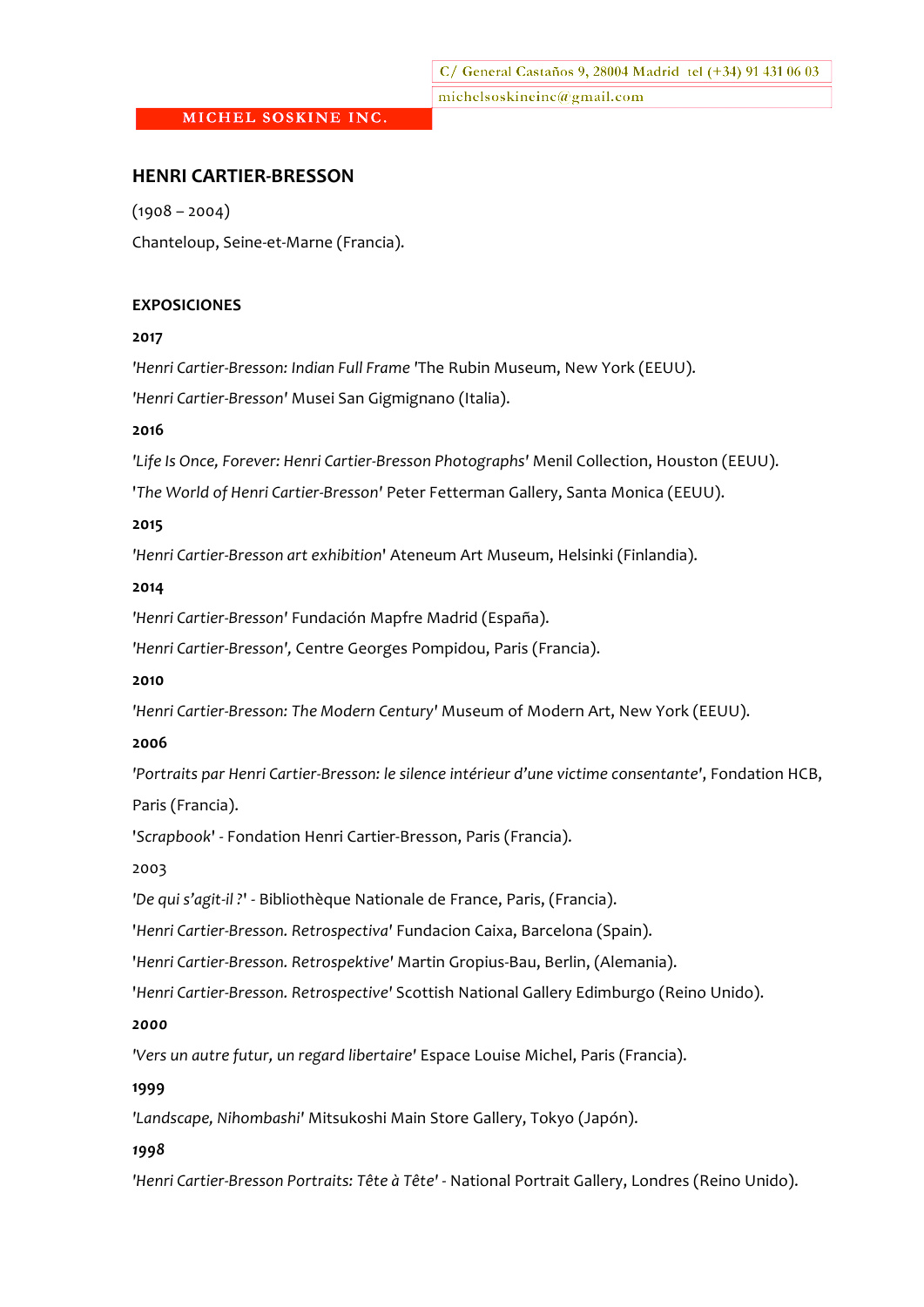'Henri Cartier-Bresson Portraits: Tête à Tête' Scottish National Gallery, Edimburgo (Reino Unido). 'Henri Cartier-Bresson Portraits: Tête à Tête' National Portrait Gallery, Washington D.C. (EEUU). 'Line by line, Drawings by Henri Cartier-Bresson', Royal College of Art, Londres (Reino Unido).

# **1997**

'Des Européens - Maison européenne de la Photographie', Paris (Francia).

Hayward Gallery, Londres, Inglaterra; Le Botanique, Bruselas (Bélgica).

Museo della Fotografia Storica; Torino, Italy; Kunsthalle, Düsseldorf (Alemania).

Louisiana Museum, Copenhagen, Danmark, Art Museum Helsinki City, Helsinki

(Finlandia).

'Henri Cartier-Bresson (dessins 1974-1997)' Galerie Claude Bernard, Paris (Francia).

# **1996&**

'Carnets mexicains de Henri Cartier-Bresson' Centre National de la Photographie,

Paris (Francia).

'Henri Cartier-Bresson: Pen, Brush and Camera's, The Minneapolis Institute of Arts, Minneapolis

(EEUU).

# **1995**

'Matisse par Henri Cartier-Bresson' Musée Matisse, Le Cateau-Cambrésis.

'Carnets Mexicains 1934 - 1964' Centre National de la Photographie, Hôtel Salomon de Rothschild, Paris (Francia).

## **1994&**

'Hommage to Henri Cartier-Bresson' ICP, Nueva York (EEUU).

**1991&**

'Henri Cartier-Bresson' - Osaka University of Arts, Osaka (Japón).

'L'Amérique Furtivement: 1935/1975' Fnac Etoile, Paris (Francia).

# **1988**

'Hommage à Henri Cartier-Bresson' Centre National de la Photographie, Palais de Tokyo, Paris (Francia).

# **1987&**

'Henri Cartier-Bresson: The Early Work' The Museum of Modern Art, Nueva York (EEUU).

# **1985**

'*Henri Cartier-Bresson en Inde* ' CNP, Palais de Tokyo, Paris (Francia).

'*Henri Cartier-Bresson en Inde* ' Musée de l'Elysée, Lausanne, Switzerland; ICP, Nueva York (EEUU).

'*Henri Cartier-Bresson en Inde* ' National Gallery of Modern Art, New Delhi (India).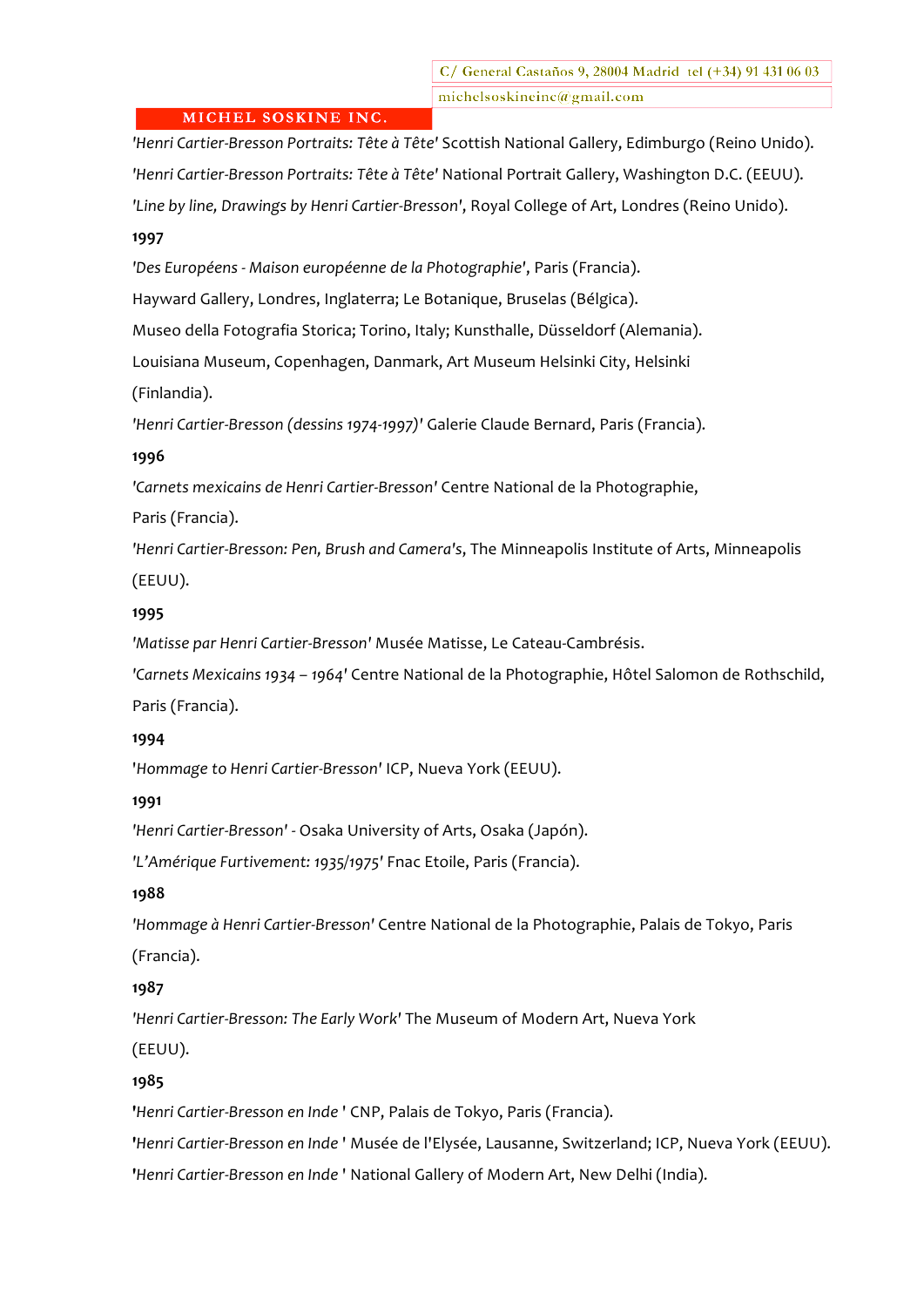# **1984**

'Paris à vue d'œil, Musée Carnavalet? Paris (Francia).

'Photographs by Henri Cartier-Bresson from Mexico, 1934 and 1963' Art Museum of South Texas,

Corpus Christi (EEUU) y Center for Creative Photography, Tucson (EEUU).

Paris à vue d'oeil - Musée Carnavalet, Paris (Francia).

'Henri Cartier-Bresson: Drawings and Paintings', Museum of Modern Art, Oxford (Reino Unido)

### **1980&**

'*Henri Cartier-Bresson: 300 photographies de 1927 à 1980' Musée d'Art moderne de la Ville de Paris*, Paris (Francia).

### **1979**

'Henri Cartier-Bresson Photographer' ICP, Nueva York, (EEUU).

'Henri Cartier-Bresson Photographer' The Art Institute, Chicago, (EEUU).

'Henri Cartier-Bresson Photographer' Carnegie Institute, Pittsburgh, (EEUU).

'*Henri Cartier-Bresson Photographer'* Virginia Museum of Fine Arts, Richmond, (EEUU).

'*Henri Cartier-Bresson Photographer' Palacio de Bellas Artes, México DF (México).* 

'Henri Cartier-Bresson Photographer' Seattle Art Museum, Seattle, (EEUU).

#### **1978&**

'Cartier-Bresson: Archival Collection' Osaka University of Arts, Osaka (Japón).

## **1976&**

'Selected Photographs by Henri Cartier-Bresson' The National Gallery of Modern Art, New Delhi, (India)

## **1975**

'Henri Cartier-Bresson, drawings' Carlton Gallery, New York (EEUU).

## **1974&**

'A propos de l'URSS 1953-1974' -ICP, Nueva York (EEUU).

## **1970&**

'Henri Cartier-Bresson : En France' Galeries nationales du Grand Palais, Paris, (Francia).

## **1969&**

'Photographs by Henri Cartier-Bresson' Victoria & Albert Museum, Londres (Reino Unido).

'L'Homme et la Machine' IBM, Paris (Francia).

'Henri Cartier-Bresson' Graves Art Gallery, Sheffield (Reino Unido).

'Photographs' City Art Gallery, York (Reino Unido).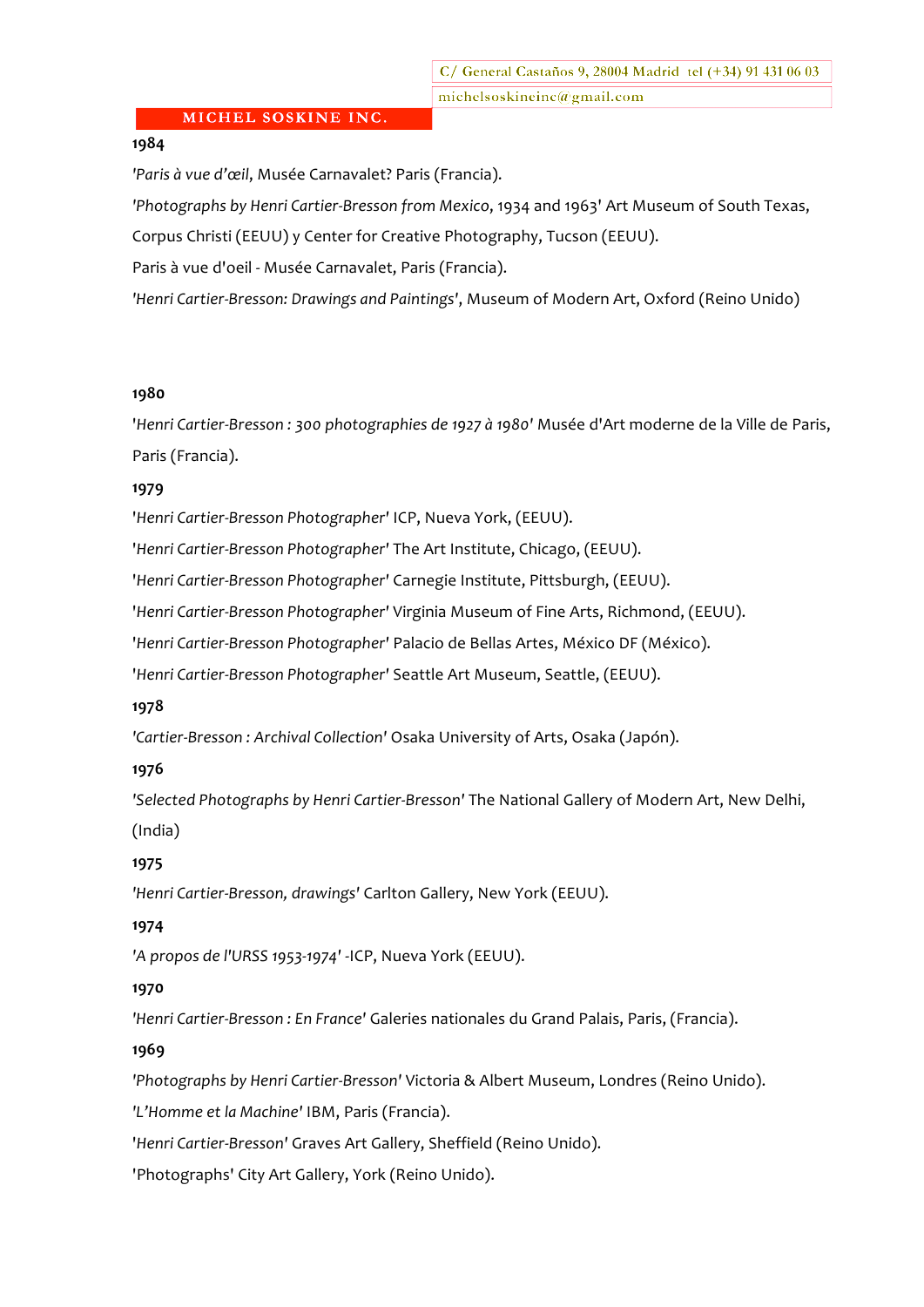C/ General Castaños 9, 28004 Madrid tel (+34) 91 431 06 03 michelsoskineinc@gmail.com

## MICHEL SOSKINE INC.

'*Henri Cartier-Bresson'* City Art Gallery, Leeds (Reino Unido).

'Single Exhibition' Museum of Modern Art, Oxford (Reino Unido).

#### **1968&**

'Cartier-Bresson: recent photographs' The Museum of Modern Art, Nueva York (EEUU).

## **1966&**

'Photographies d'Henri Cartier-Bresson' Musée des Arts Décoratifs, Paris (Francia).

'Photographies d'Henri Cartier-Bresson' Villa Comunale, Milano (Italia).

'Photographies d'Henri Cartier-Bresson' Kunsthalle, Köln (Alemania).

'After The Decisive Moment' Asahi Shimbun, Tokio (Japón).

### **1964&**

'Photographs by Cartier-Bresson' The Phillips Collection, Washington D.C., (EEUU).

### **1957/60&**

Henri Cartier-Bresson : The Decisive Moment (same exhibition than in 1955/56) -

R.B.A Gallery, Londres, Inglaterra; Nihombashi Takashimaya, Tokio, Japón;

M.H. de Young Memorial Museum, San Francisco, EEUU, IBM Gallery, Nueva York (EEUU).

### **1957/1955**

'Henri Cartier-Bresson : Photographies 1930-1955' Musée des Arts Décoratifs, Pavillon de Marsan, Paris (Francia).

'Henri Cartier-Bresson : Photographies 1930-1955' Kunstgewerbemuseum, Zúrich (Suiza).

'Henri Cartier-Bresson: Photographies 1930-1955' Stadtisches Museum, Leverkusen (Alemania).

'Henri Cartier-Bresson : Photographies 1930-1955' Kunstverein München, Múnich (Alemania).

'Henri Cartier-Bresson: Photographies 1930-1955' Bremer Kunsthalle, Bremen (Alemania).

'Henri Cartier-Bresson: Photographies 1930-1955' Staatliche Landesbildstelle, Museum, Hamburgo (Alemania).

'Henri Cartier-Bresson : Photographies 1930-1955' Palazzo della Societa per le belli Arti, Milano (Italia).

'Henri Cartier-Bresson : Photographies 1930-1955' Circolo della Provincia, Boloña (Italia).

## **1953&**

'Great Documentary Photographer: Henri Cartier-Bresson' The Art Institute of Chicago, Chicago (EEUU).

# **1952&**

'Fotografie de Henri Cartier-Bresson' - Strozzina di Firenze, Florencia (Italia). 'Photographs by Henri Cartier-Bresson' Institute of Contemporary Arts, Londres, (Reino Unido).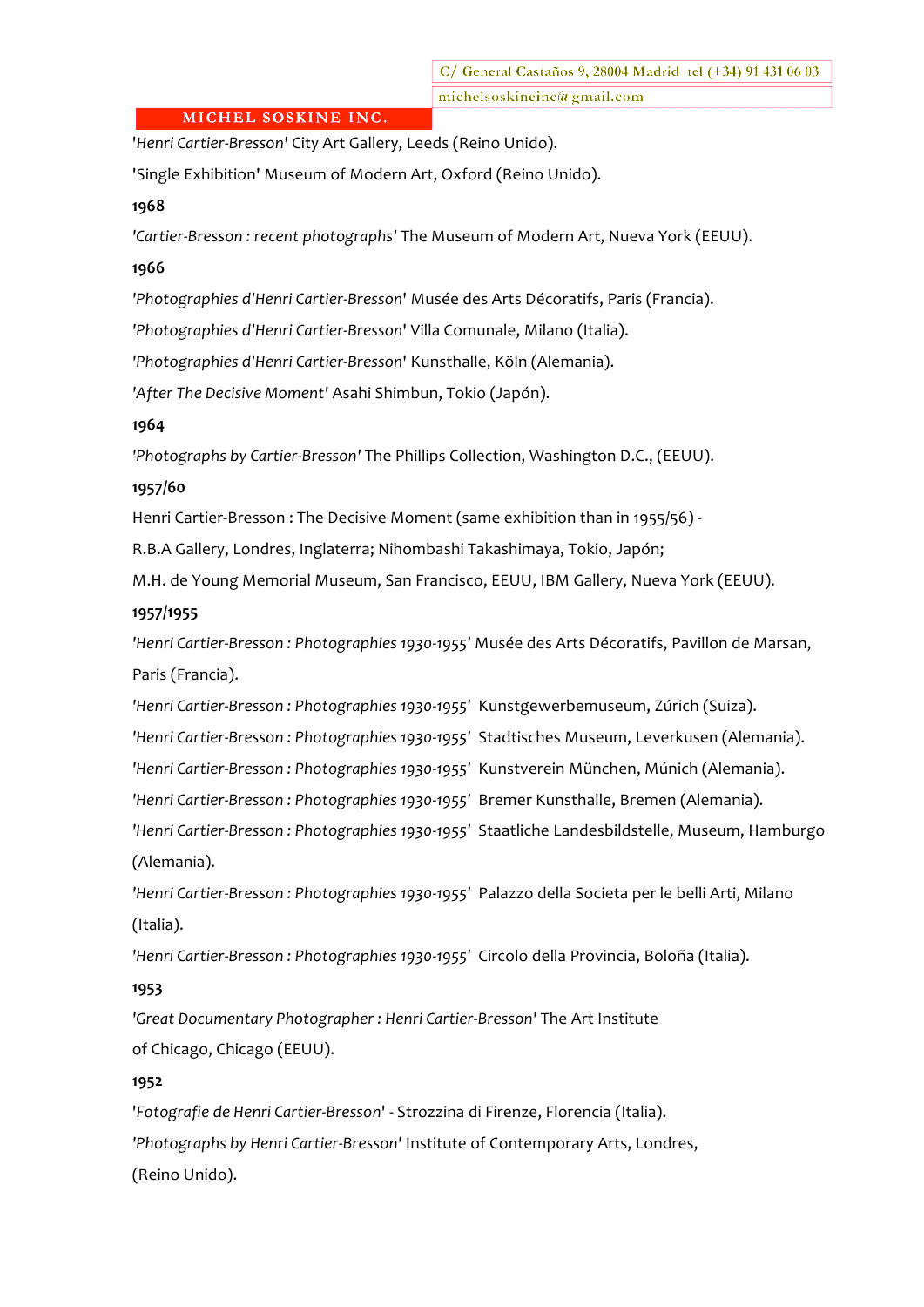# **1947&**

'The Photographs of Henri Cartier-Bresson' The Museum of Modern Art, Nueva York (EEUU).

### **1935&**

'Fotografías : Cartier-Bresson, Álvarez Bravo' - Palacio de Bellas Artes de México,

México DF (México).

'Documentary & Anti-Graphic Photography - Photographs by Cartier-Bresson'

Walker Evans & Manuel Álvarez Bravo - Julien Levy Gallery, Nueva York (EEUU).

### **1933&**

'Photographs by Henri Cartier-Bresson and an exhibition of Anti-Graphic Photography ' Julien Levy Gallery, Nueva York (EEUU).

'Fotografías Henri Cartier-Bresson' Ateneo Club, Madrid (España).

#### **PREMIOS**

1986 Novecento Premio 1981 Grand Prix National de la Photographie 1975 Deutsche Gesellschaft für Photographie 1975 Culture Prize 1964 Overseas Press Club of America Award 1960 Overseas Press Club of America Award 1959 Prix de la Société Française de Photographie 1954 Overseas Press Club of America Award 1953 A.S.M.P. Award 1948 Overseas Press Club of America Award

# **BIBLIOGRAFÍA**

2006 Scrapbook, Steidl, Alemania. 2006 Portraits par Henri Cartier-Bresson, Thames & Hudson, Francia. (The portraits of Henri Cartier-Bresson) Thames & Hudson, Inglaterra. 2003 De qui s'agit-il ?, Gallimard/Bibliothèque Nationale de France. (The Man, the Image and the World) Thames & Hudson, Inglaterra. (Di chi si tratta ?) Contrasto, Italia.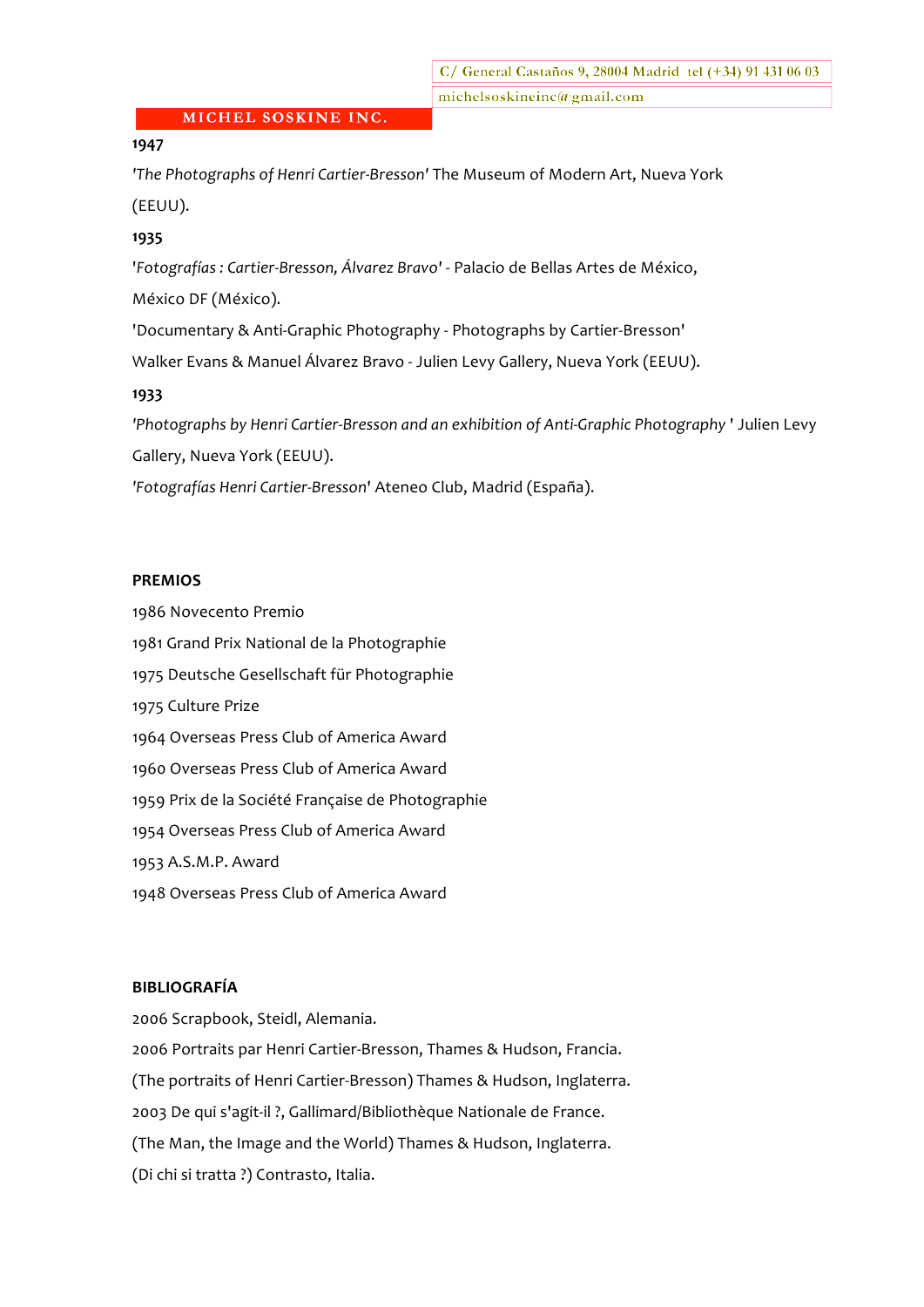C/ General Castaños 9, 28004 Madrid tel (+34) 91 431 06 03 michelsoskineinc@gmail.com

## MICHEL SOSKINE INC.

2001 Paysages, Delpire éditeur; (Landscape Townscape) Thames & Hudson, Inglaterra.

(City and Landscapes) Bulfinch, EEUU; (Paesaggi) Contrasto, Italia.

(Landschaften und Städte) Schirmer & Mosel, Alemania.

1998 Tête à Tête, Gallimard, France; Thames & Hudson, Inglaterra.

Bulfinch, USA; Schirmer & Mosel, Alemania, Leonardo Arte, Italia.

1997/98 Des Européens, Le Seuil, France; (Europeans) Thames & Hudson, Inglaterra,

Bulfinch, USA; (Europaër) Schirmer & Mosel, Alemania;

(Gli Europei) Peliti Associati, Italia.

1996/99 L'Imaginaire d'Après Nature, Fata Morgana, Francia; (The Mind's eye) Aperture, EEUU.

1995 Carnets mexicains 1934-1964, Hazan, Francia; (Mexican Notebooks 1934-1964) Thames & Hudson, Inglaterra (Henri Cartier-Bresson Messico 1934-1964) Federico Motta Editore, Italia. 1995 L'Art Sans Art, Flammarion, Francia; (Henri Cartier-Bresson and the Artless Art) Thames & Hudson, Inglaterra; Bulfinch, EEUU; (Henri Cartier-Bresson Seine Kunst Sein Leben) Schirmer & Mosel, Alemania.

1994 Double Regard. Drawings and Photographs, Le Nyctalope, Francia.

1994 Paris à vue d'oeil, Le Seuil, France; (A Propos de Paris) Thames & Hudson,

Inglaterra; Bulfinch, EEUU; Schirmer & Mosel, Alemania.

1991 Alberto Giacometti photographié par Henri Cartier-Bresson, Franco Sciardelli, Italia.

1991 L'Amérique Furtivement, Le Seuil, Francia; (America in Passing) Bulfinch, EEUU; Thames & Hudson, Inglaterra, Schirmer & Mosel, Alemania; Federico Motta Editore, Italia; 1991 Henri Cartier-Bresson - Premières photos : de l'objectif hasardeux au hasard objectif, Arthaud, Francia.

1989 L'Autre Chine, Centre National de la Photographie, Francia;

1989 Trait pour trait, Arthaud, France; (Line by Line: Henri Cartier-Bresson's Drawings)

Thames & Hudson, Inglaterra, Schirmer & Mosel, Alemania;

1987 Henri Cartier-Bresson in India, Thames & Hudson, Inglaterra, EEUU.

1987 Henri Cartier-Bresson - The Early Work, The Museum of Modern Art, Nueva York, EEUU 1985 Photoportraits, Gallimard, France; Thames & Hudson, Inglaterra, EEUU; Schirmer & Mosel, Alemania.

1985 Henri Cartier-Bresson en Inde, Centre National de la Photographie, Francia; 1983 Henri Cartier-Bresson: Ritratti 1928-1982 (Collection "I Grandi Fotografi"), Gruppo Editoriale Fabbri, Italia.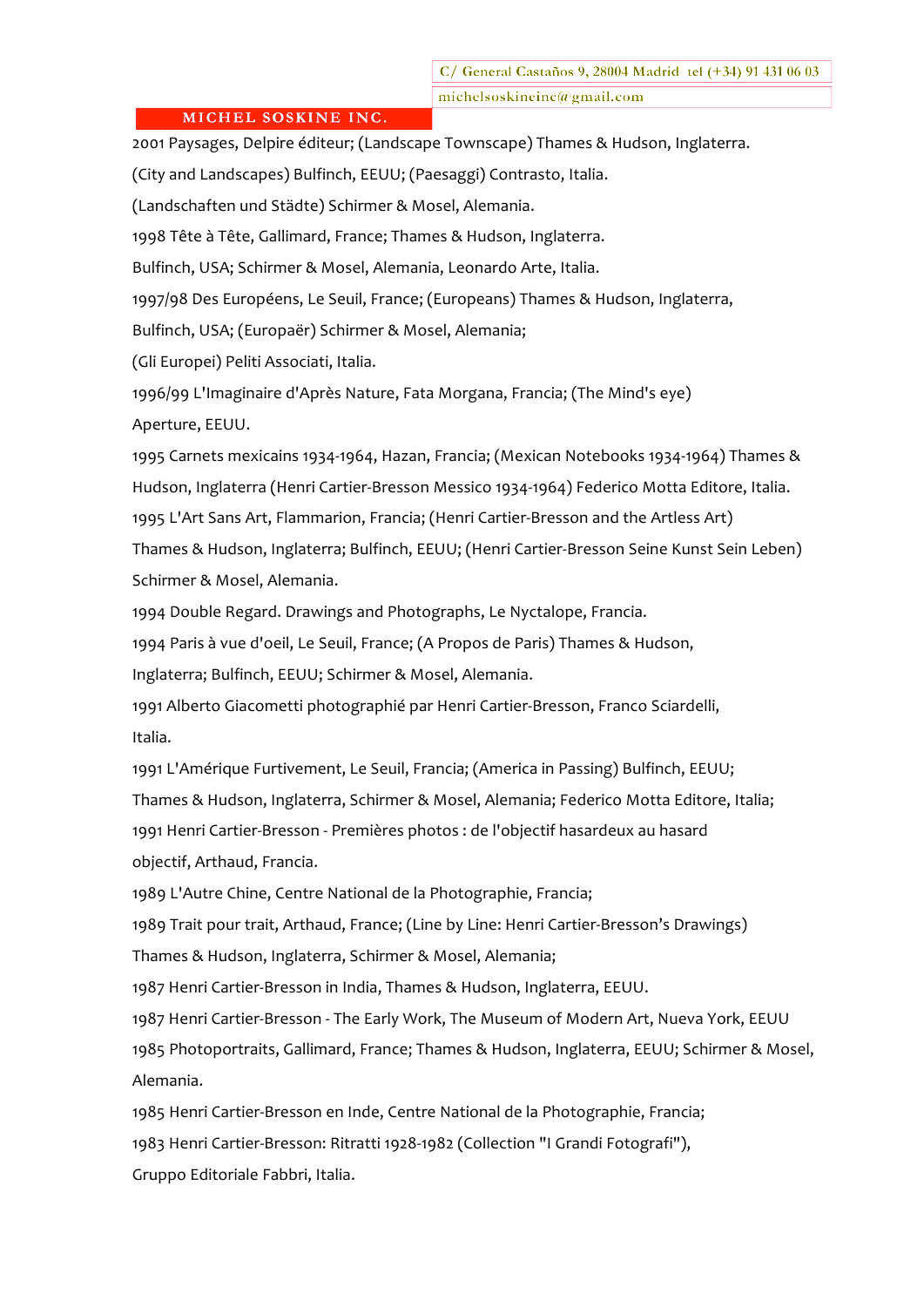1982 Photo Poche, Centre National de la Photographie, Francia.

1979 Henri Cartier-Bresson: Photographe, Delpire éditeur, Francia; (Henri Cartier-Bresson: Photographer) Bulfinch, EEUU.

Thames & Hudson, Inglaterra; Pacific Press Service, Japón.

1973 A propos de l'URSS, éditions du Chêne, Francia; (About Russia) Thames & Hudson, Inglaterra; Viking Press, EEUU.

1972 The Face of Asia, John Weatherhill, EEUU y Japón; Orientations Ltd., Hong Kong; (Visage d'Asie) éditions du Chêne, Francia.

1970 Vive la France, Robert Laffont, Francia; (Cartier-Bresson's France) Thames & Hudson, Inglaterra; Viking Press, EEUU.

1969 L'homme et la machine, IBM, éditions du Chêne, Francia.

(Man and Machine) Viking Press, EEUU; Thames & Hudson, Inglaterra.

1969 Les Français, éditions Rencontre, Suiza;

1968 Flagrants délits - Photographies de Henri Cartier-Bresson, Delpire éditeur,

Francia; (The World of Henri Cartier-Bresson) Viking Press, EEUU.

1963 China as photographed by Henri Cartier-Bresson, Bantam Books, EEUU.

1963 Photographies de Henri Cartier-Bresson, Delpire éditeur, Francia.

(Photographs by Henri Cartier-Bresson) Grossman Publishers, EEUU.

Jonathan Cape, GB; Asahi Shimbun, Japón.

1958 Henri Cartier-Bresson: Fotografie, Statni Nakladatelstvi Krasné, Checoslovaquia.

1955 Les Européens, Verve, Francia; (The Europeans) Simon & Schuster, EEUU.

1955 Moscou vu par Henri Cartier-Bresson, Delpire Editeur, Francia; (People of Moscow)

Thames & Hudson, Inglaterra; Simon & Schuster, EEUU.

1954/56 D'une Chine à l'autre, Delpire éditeur, Francia; (China in Transition) Thames & Hudson,

Inglaterra; (From One China to Another) Universe, EEUU.

1954 Les Danses à Bali, Delpire éditeur, Francia.

1952 Images à la Sauvette, Verve, France; (The Decisive Moment) Simon & Schuster, EEUU.

1947 The Photographs of Henri Cartier-Bresson, The Museum of Modern Art, EEUU.

## **FILMS**

1969/70 Impressions of California, 23', color.

1969/70 Southern Exposures, 22', color.

1944/45 Le Retour (The Return), 32', b/n.

1939 La Règle du Jeu (The Rules of the Game), asistente de Jean Renoir.